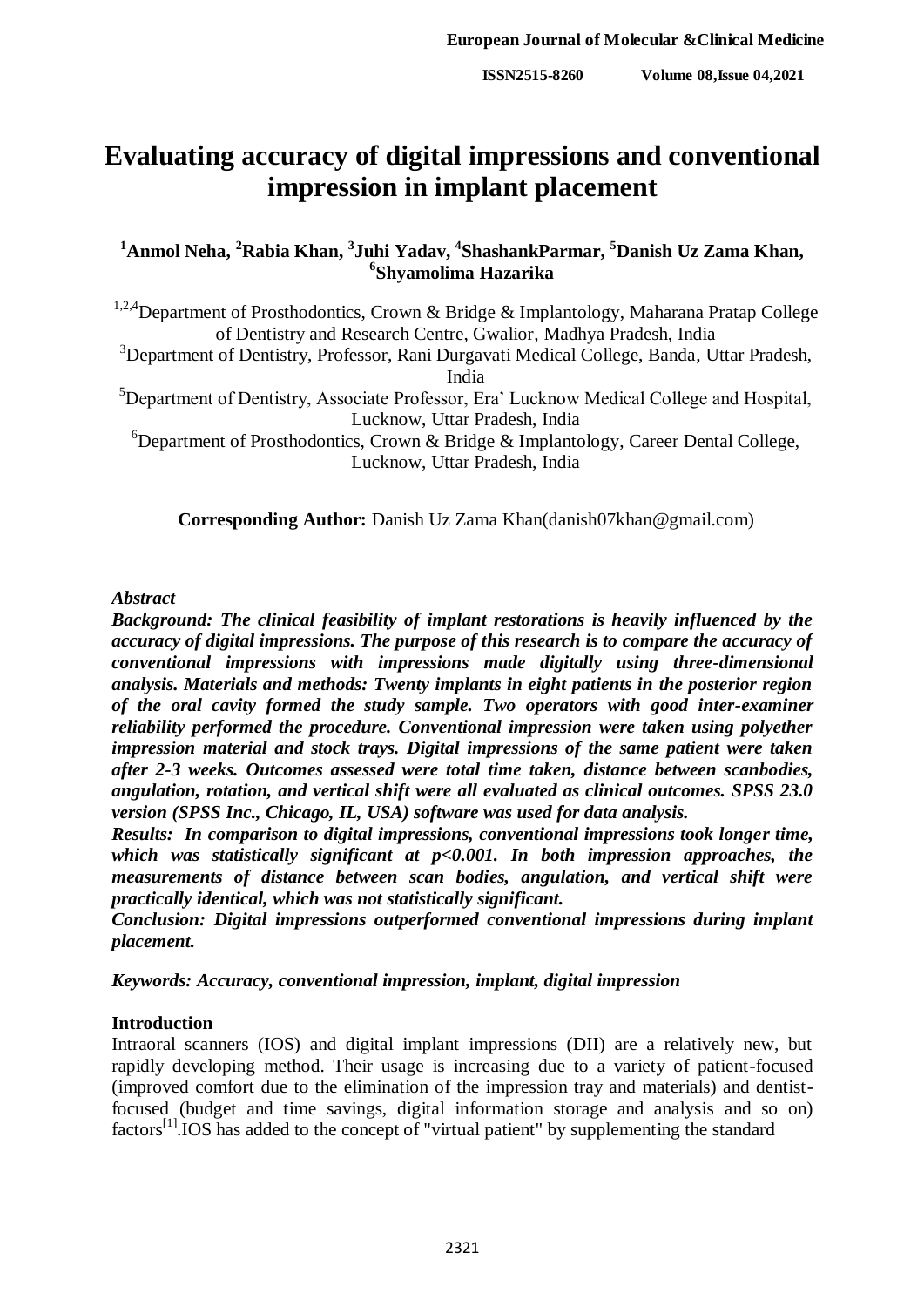**ISSN2515-8260 Volume 08,Issue 04,2021**

prosthodontic method.

For a long time, conventional implant impressions (CII) have been a routine practise in fixed prosthodontics. The CII workflow has restrictions that have an impact on efficiency. The primary reasons for contemplating alternate impression techniques in fixed prosthodontics are tray and impression material selection, impression technique, time consumption, impression disinfection, transportation, and storage difficulties. A few decades ago, DII was offered as a feasible alternative to the traditional workflow<sup>[2]</sup>.

The latest IOS hardware and software solutions are fast evolving and demonstrating acceptable clinical results for tooth-supported crowns  $^{[3]}$ . In mostly in vitro experiments, a recent systematic review found variances in digital implant impressions of less than 100 m  $<sup>[4]</sup>$ . True reference data can be used in in vitro investigations. However, the equipment used to</sup> collect reference data cannot be used in a clinical trial, and digital impressions can only be compared to traditional impressions in general. Because there are various variables that can alter the accuracy of DII intraorally, *in vitro* studies do not adequately replicate the clinical condition $^{[5]}$ .

Although there are many randomised clinical trials on the accuracy of digital impressions on healthy teeth, there is a scarcity of data from clinical research on the accuracy of digital impressions for implant-supported restorations in the scholarly literature  $[6, 7, 8]$ . Hence this study was conducted to answer the hypothesis "There is no difference in accuracy of digital impressions against conventional impressions in implant placement?"

## **Methodology**

The study population consisted of eight patients with twenty fixed partial restorations supported by Nobel Biocare implants. All of the implants were placed in the posterior region of the oral cavity. Two-unit ( $n = 6$ ) fixed restorations, three-unit ( $n = 10$ ) fixed restorations, and four-unit ( $n = 4$ ) fixed restorations were made.  $13.82 + 3.96$  mm was the average distance between implants.

*Criteria for inclusion and exclusion:* After an initial examination, 5 males and 3 males aged 31.24 +2.53 years were recruited who met the following inclusion criteria: no prior experience with either conventional or digital impressions, good general health, good oral hygiene, no periodontal disease, and no systemic diseases.

*Conventional impressions:* Two operators chose and applied the glue to the appropriate tray for the topic. The monophase impression technique was used to make traditional imprints with polyether impression material and stock trays. All materials were utilised according to the manufacturer's instructions, and the work was done by two people (AN and RK).

*Digital impressions:* Two to three weeks after the conventional impressions, the same patients were booked for a digital impression visit. The chairside dental CAD-CAM equipment was used to take digital impressions. All digital scanning operations were completed by the same operators and in accordance with the manufacturer's instructions (AN and RK).

Total time taken, distance between scanbodies, angulation, rotation, and vertical shift were all evaluated as clinical outcomes.

Data was analysed using SPSS 23.0 version ((SPSS Inc., Chicago, IL, USA)), a Wilcoxon Signed-Rank Test was used to examine the differences in effectiveness of clinical outcomes between conventional and digital impression procedures, with  $p = 0.05$  as the level of statistical significance.

## **Results**

The mean overall treatment time of the conventional impression technique was 539.64  $\pm$ 33.53 seconds. The mean overall treatment time of the digital impression technique was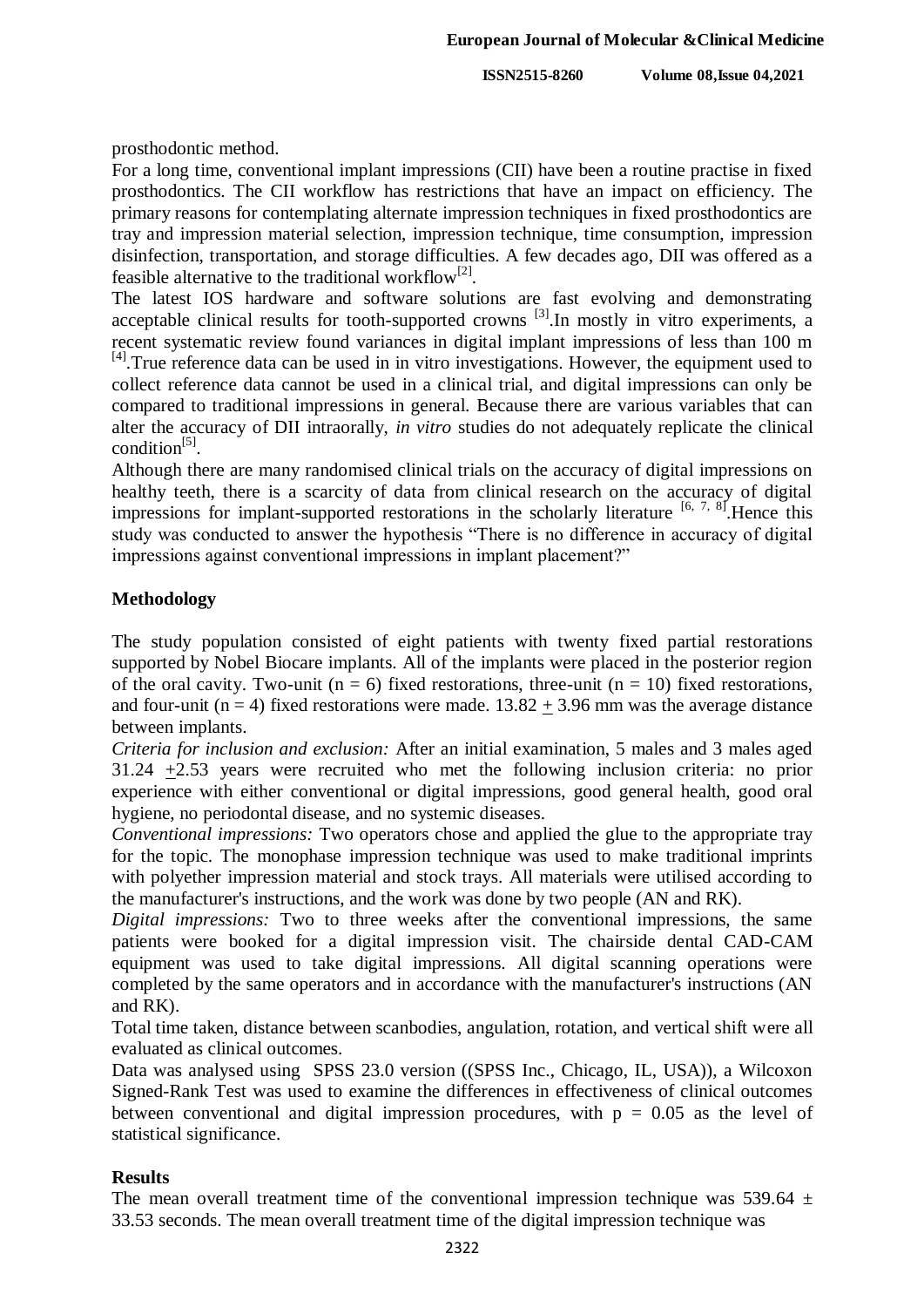263.33±38.53 seconds. Conventional impressions took a greater amount of time as compared to digital impressions which was statistically significant at  $p<0.001$ . The measurements of Distance between scan bodies, angulation and vertical shift was almost similar in both impression techniques, which was not statistically significant. However, there was a slight difference noted in the rotation outcome. The results are presented in Table 1. The Crohnsbach alpha coefficient for inter-examiner reliability was 0.92 suggesting good agreement between the two operators.

| <b>Clinical outcome</b>      | $Conventional(Mean + S.D)$ | Digital(Mean $\pm$ S.D)   | <b>P</b> value |
|------------------------------|----------------------------|---------------------------|----------------|
| Time taken                   | 53964 $\pm$ 33.53 s        | $263.33 \pm 38.53$ s      | $< 0.001*$     |
| Distance between scan bodies | $16.74 \pm 4.75$ mm        | $16.24 \pm 3.63$ mm       | $0.065$ (NS)   |
| Angulation                   | $9.39 + 4.63^{\circ}$      | $9.35 \pm 4.84^{\circ}$   | $0.47$ (NS)    |
| Rotation                     | $36.64 \pm 19.46^{\circ}$  | $34.63 \pm 20.02^{\circ}$ | $0.025*$       |
| Vertical shift               | $1.65 \pm 1.79$ mm         | $1.67 \pm 1.78$ mm        | $0.057$ (NS)   |

**Table 1:** Comparison of clinical outcome between conventional and digital impression technique

 $*$ =Significant; NS = Not Significant.

#### **Discussion**

According to our findings, the digital impression technique was more efficient than the traditional impression technique in this study. As a result, the initial null hypothesis was ruled out.

Subjects who had no prior experience with traditional or digital impressions were included in the study population, which helped to standardise and homogenise the results. To compare the clinical outcomes of the two impression approaches, homogenising the study population is a valid clinical research method for maximising objectivity and minimising bias. This method is critical in order to avoid reporting the bias of patients who have had prior dental impression experience. The efficiency of the two impression procedures under controlled clinical conditions was the primary focus of this study.

DII have been stated to be a feasible alternative to conventional procedures in the literature, but these claims are based primarily on in vitro study results and subjective clinical experience<sup>[9]</sup>.Despite the increasing possibilities of new technology, such as duplicating mucosal tissue at the created pontic area and emerging profile of the peri implant tissue or recording movements of the patient's jaw, a totally digital workflow is not yet feasible in every clinical setting. For single-unit fixed dental prosthesis, both digital and traditional imprint procedures can be advised. The digital workflow for short-span implant-supported restorations, on the other hand, is less well described.

In the literature, there are few in vivo trials evaluating the accuracy of digital implant impressions and restorations on implants. Because true reference positions of scan bodies or implants may be obtained using industrial measuring equipment, the majority of research are conducted in vitro. One way is to use an industrial-grade reference scanner in a clinical investigation, but this can only be done in the anterior region of the maxilla under certain conditions. Because all of the restorations in this study were in the posterior region, this approach could not be used elsewhere.

Additional aspects that can affect the accuracy of digital implant impressions include the repositioning accuracy of prosthetic components, the architecture and shape of the scan bodies, the scanning region, the scanning sequence and others<sup>[10, 11, 12]</sup>. When evaluating the accuracy and precision of impression procedures, different types of implant-abutment connections and machining correctness of prosthetic components could have an impact on the results.

The current study is in concordance with other study results. In their systematic review,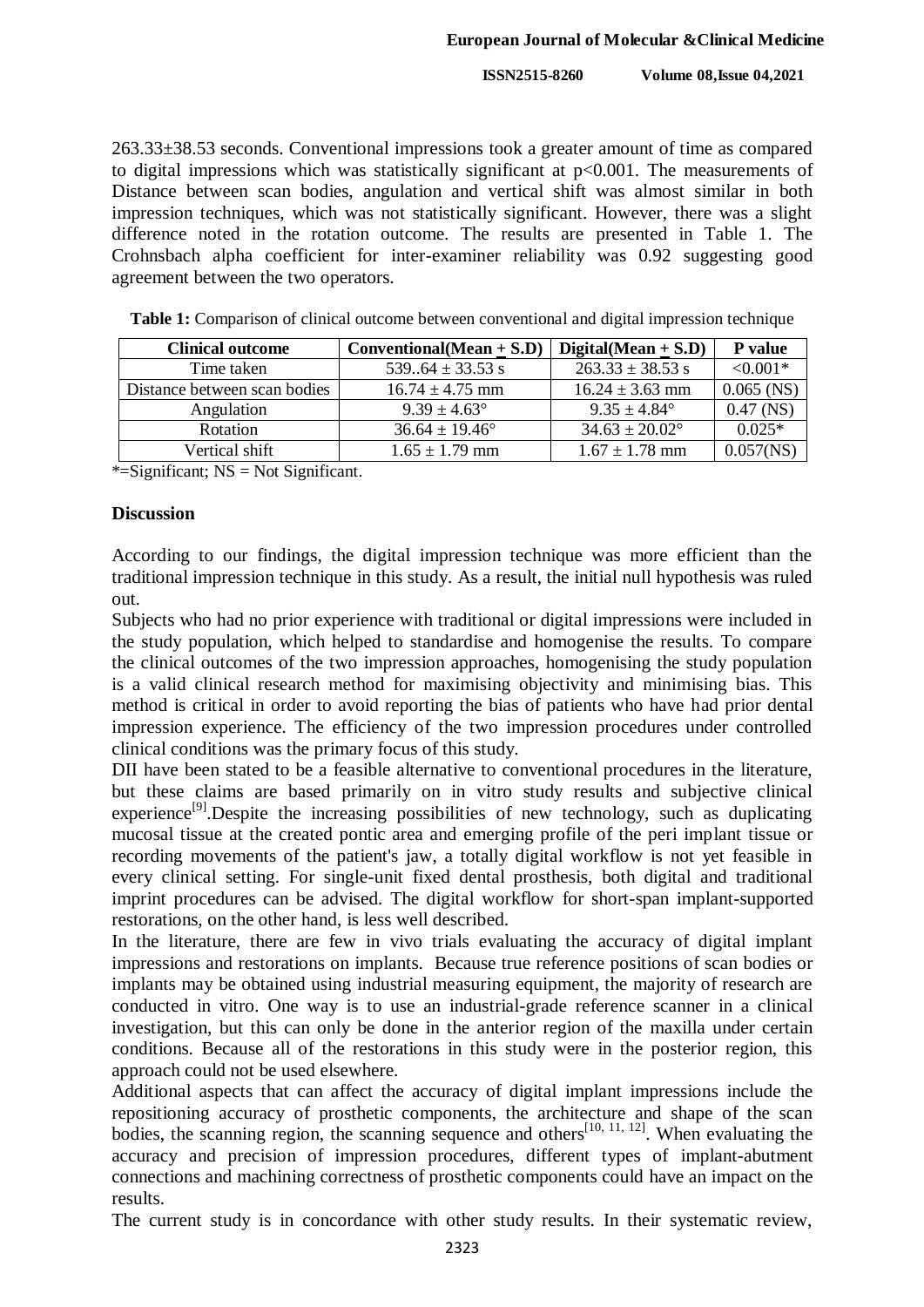#### **ISSN2515-8260 Volume 08,Issue 04,2021**

Sachin K Chandranet al.,<sup>[13]</sup>looked at 25 studies that compared digital impressions to

traditional impressions. Out of the 16 articles, 16 claimed that digital impressions are superior to traditional impressions, despite the fact that all of them showed clinically acceptable values for both. Internal fit values for conventional impressions were slightly lower; this could be attributed to the work flow of this approach. It necessitates the creation of a model, the restoration of that model, and finally the actual processing. In a digital impression, all of these processes are eliminated.

The scientific sector is rapidly filling with new knowledge confirming digital impression processes due to ongoing developments in digital technologies. Because the potential of IOS clinical applications is growing, further research is needed before digital impressions can totally replace traditional ones.

The study was organised as a randomised, double-blind, placebo-controlled trial, and the order in which the two impression procedures were evaluated was chosen for psychological reasons. The two evaluation appointments are separated by 2-3 weeks. This time span was regarded adequate for erasing an event or a process from memory. Additionally, the study looks into changes in precision between the two impression procedures.

### **Conclusion**

The digital impression technique outperformed the traditional impression approach in terms of efficiency. The Conventional impression technique took longer than the digital imprint technique to complete the therapy. As a result, the initial null hypothesis was ruled out.

#### **References**

- 1. Joda T, Katsoulis J, Brägger U. Clinical Fitting and Adjustment Time for Implant-Supported Crowns Comparing Digital and Conventional Workflows. Clin. Implant Dent Relat. Res. 2016;18:946-954.
- 2. Mormann WH, Brandestini M, Lutz F, Barbakow F, Gotsch T. CAD-CAM Ceramic Inlays and Onlays: A Case Report after 3 Years in Place.J Am Dent Assoc. 1990 May:120(5):517-20.
- 3. Zarauz C, Valverde A, Martinez-Rus F, Hassan B, Pradies G. Clinical Evaluation Comparing the Fit of All-Ceramic Crowns Obtained from Silicone and Digital Intraoral Impressions. Clin. Oral Investig. 2016;20:799-806.
- 4. Rutkūnas V, Gečiauskaitė A, Jegelevičius D, Vaitiekūnas M. Accuracy of Digital Implant Impressions with Intraoral Scanners. A Systematic Review. Eur. J Oral Implantol. 2017;10:101-120.
- 5. Biagioni A, Ferrari M, Pecciarini M. A Systematic Review about Randomized Clinical Trials on Digital Impressions on Sound Teeth. J Osseointegration. 2019;11:2-6.
- 6. Cappare P, Sannino G, Minoli M, Montemezzi P, Ferrini F. Conventional Versus Digital Impressions for Full Arch Screw-Retained Maxillary Rehabilitations: A Randomized Clinical Trial. Int. J Environ Res Public Health. 2019;16:E829.
- 7. Andriessen FS, Rijkens DR, Van der Meer WJ, Wismeijer DW. Applicability and Accuracy of an Intraoral Scanner for Scanning Multiple Implants in Edentulous Mandibles: A Pilot Study. J Prosthet Dent. 2014;111:186-194.
- 8. Alsharbaty MHM, Alikhasi M, Zarrati S, Shamshiri AR. A Clinical Comparative Study of 3-Dimensional Accuracy between Digital and Conventional Implant Impression Techniques. J Prosthodont. 2019;28:e902-e908.
- 9. Gherlone EF, Ferrini F, Crespi R, Gastaldi G, Capparé P. Digital Impressions for Fabrication of Definitive "all-on-four" Restorations. Implant Dent. 2015 Feb;24(1):125-9.
- 10. Giménez B, Özcan M, Martínez-Rus F, Pradíes G. Accuracy of a Digital Impression